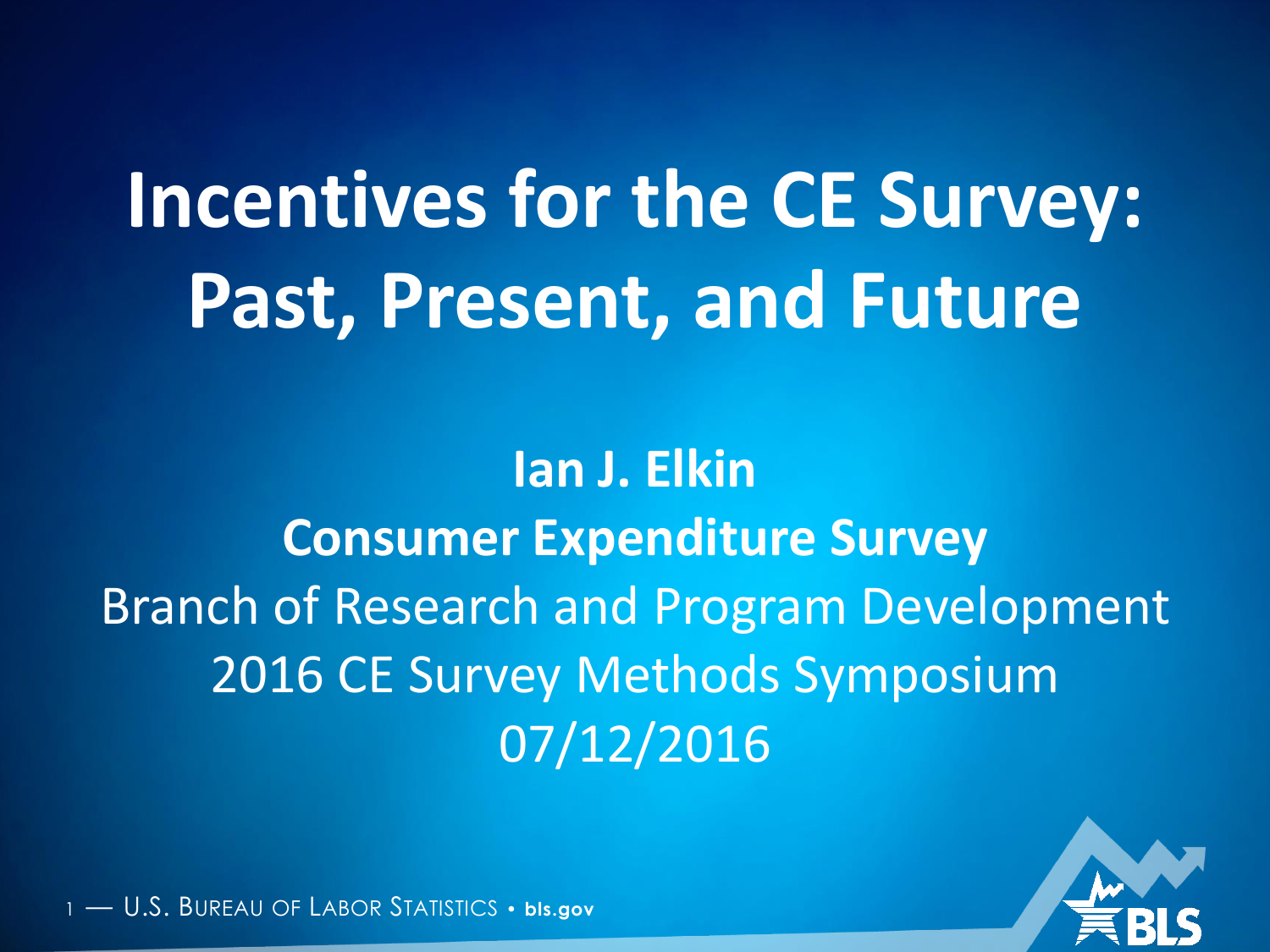## **What are Incentives?**

- Incentives are defined as a mechanism that motivates or encourages one to do something
- Incentives can be monetary (cash or check), nonmonetary (magnet, pen, etc.), or something inbetween (gift card)
- Incentives can be provided conditionally or unconditionally



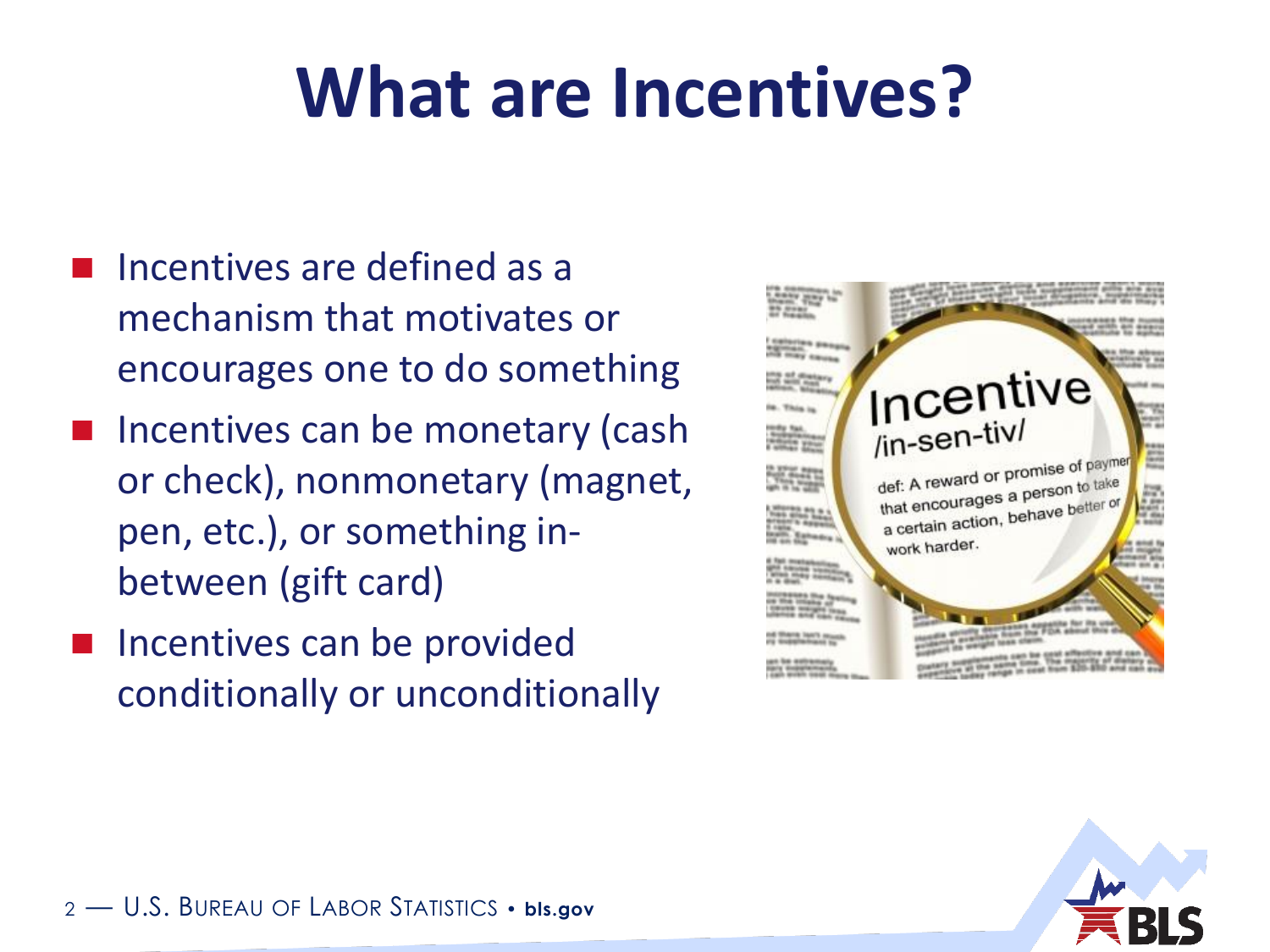# **Consumer Expenditure Quarterly Survey**

■ Test Information and Conditions: ▶ 2005-2007 Experiment ▶ Amount: \$0(control/1<sup>st</sup> Class Mail), \$0 (Priority Mail), \$20 (unconditional), and \$40 (unconditional)



▶ Test Sample Size: 9,203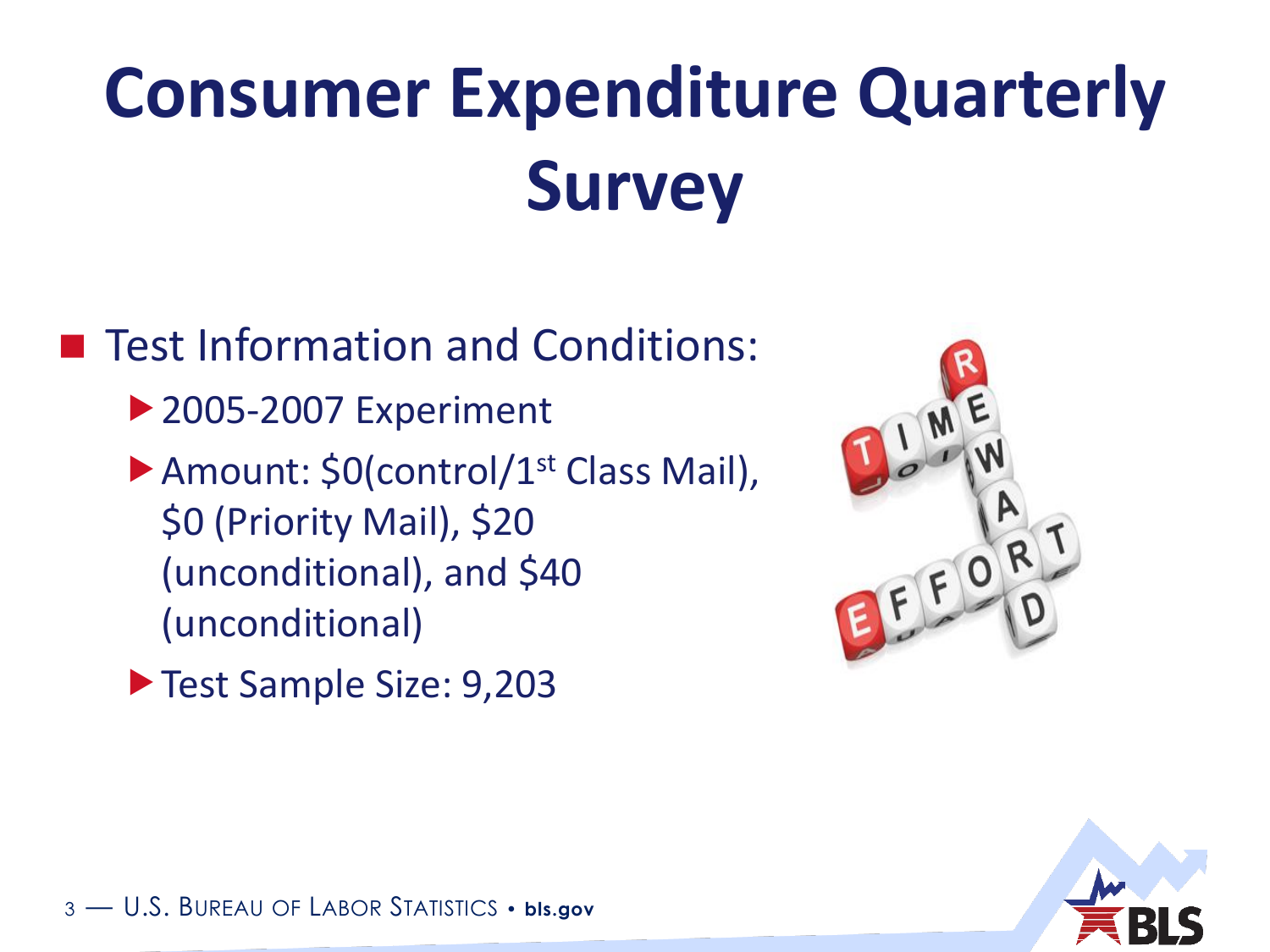# **Consumer Expenditure Quarterly Survey Results**

- Response rates were higher (3-5 percentage points)
- Refusals lower (3-4 percentage points) in the \$40 treatment group than when compared to the noincentive and \$20 treatment groups
- $\blacksquare$  The positive effects that resulted from providing a \$40 incentive in Wave 1 remained through all five waves including a composite response rate at approximately 79%

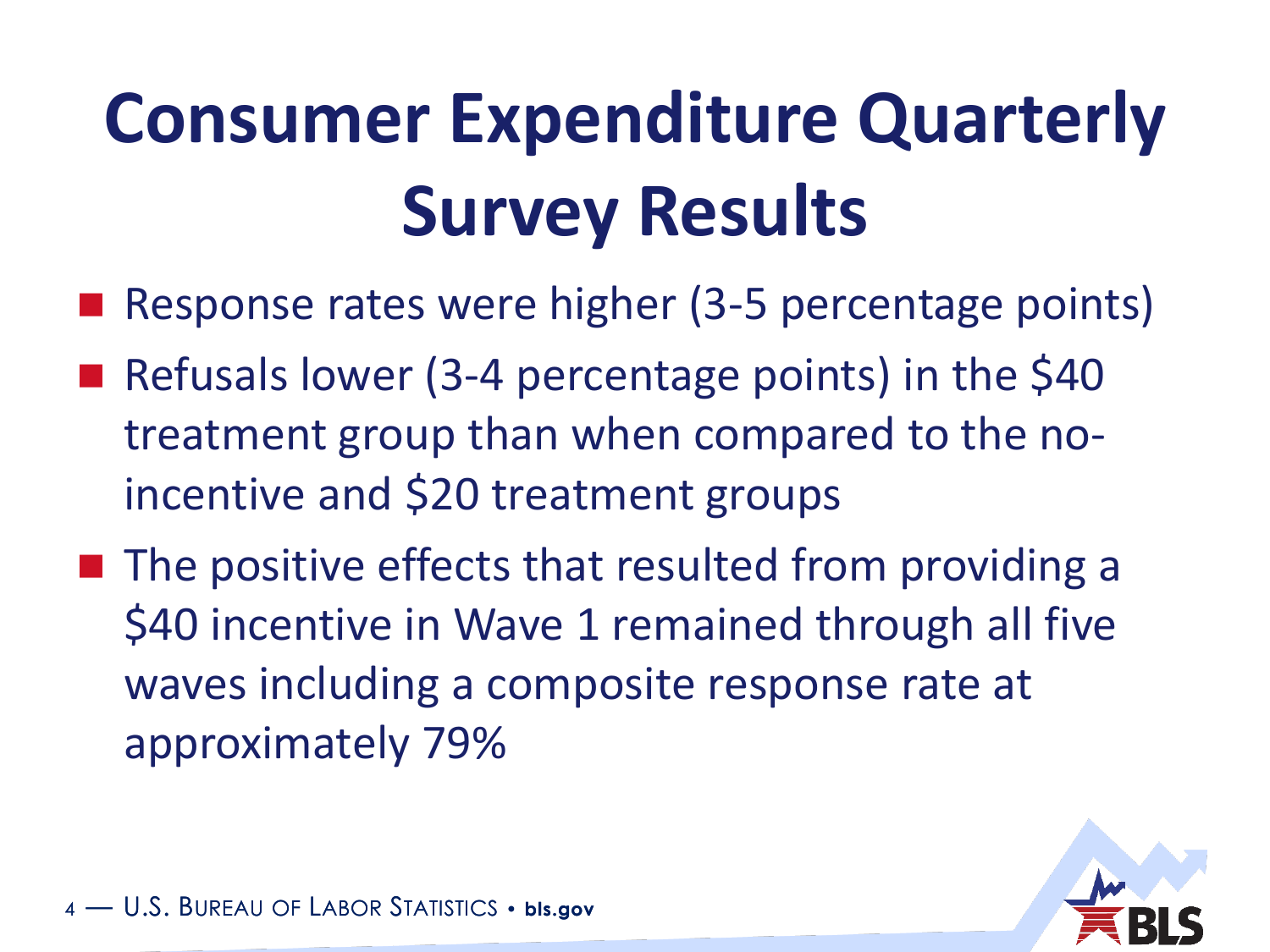# **Consumer Expenditure Diary Survey**

- **Test Information and** Conditions:
	- ▶ 2006 Experiment
	- ▶ Amount: \$0(control/1<sup>st</sup> Class Mail), \$20 (unconditional), and \$40 (unconditional)
	- Test Sample Size: 6,500

| kéng saa anadny agam tu<br>US Dearners of appr<br><b>Your Daily Expenses</b><br>Help us learn about the buying habits of people in the United States<br>When you write down how you spend your money in this diary, you will help us understand<br>more about the products and services that are bought by the people in the United States.<br>By Saw 20th; 13, U.S. Code), we must keep your information confidential: we use it for statistical purposes onto |
|-----------------------------------------------------------------------------------------------------------------------------------------------------------------------------------------------------------------------------------------------------------------------------------------------------------------------------------------------------------------------------------------------------------------------------------------------------------------|
|                                                                                                                                                                                                                                                                                                                                                                                                                                                                 |
|                                                                                                                                                                                                                                                                                                                                                                                                                                                                 |
|                                                                                                                                                                                                                                                                                                                                                                                                                                                                 |
|                                                                                                                                                                                                                                                                                                                                                                                                                                                                 |
| Please record your expenses and purchases<br>for the following period<br>Yas<br>T#<br>τ<br>٧<br>7<br>Y<br>r                                                                                                                                                                                                                                                                                                                                                     |
| ٠<br>I will return on:                                                                                                                                                                                                                                                                                                                                                                                                                                          |
| If you have any questions, please call<br>Fall surpristing fame<br>TOWNER<br>Fed no early in superior's terms<br>Telephone<br>FURN CE-BIT                                                                                                                                                                                                                                                                                                                       |

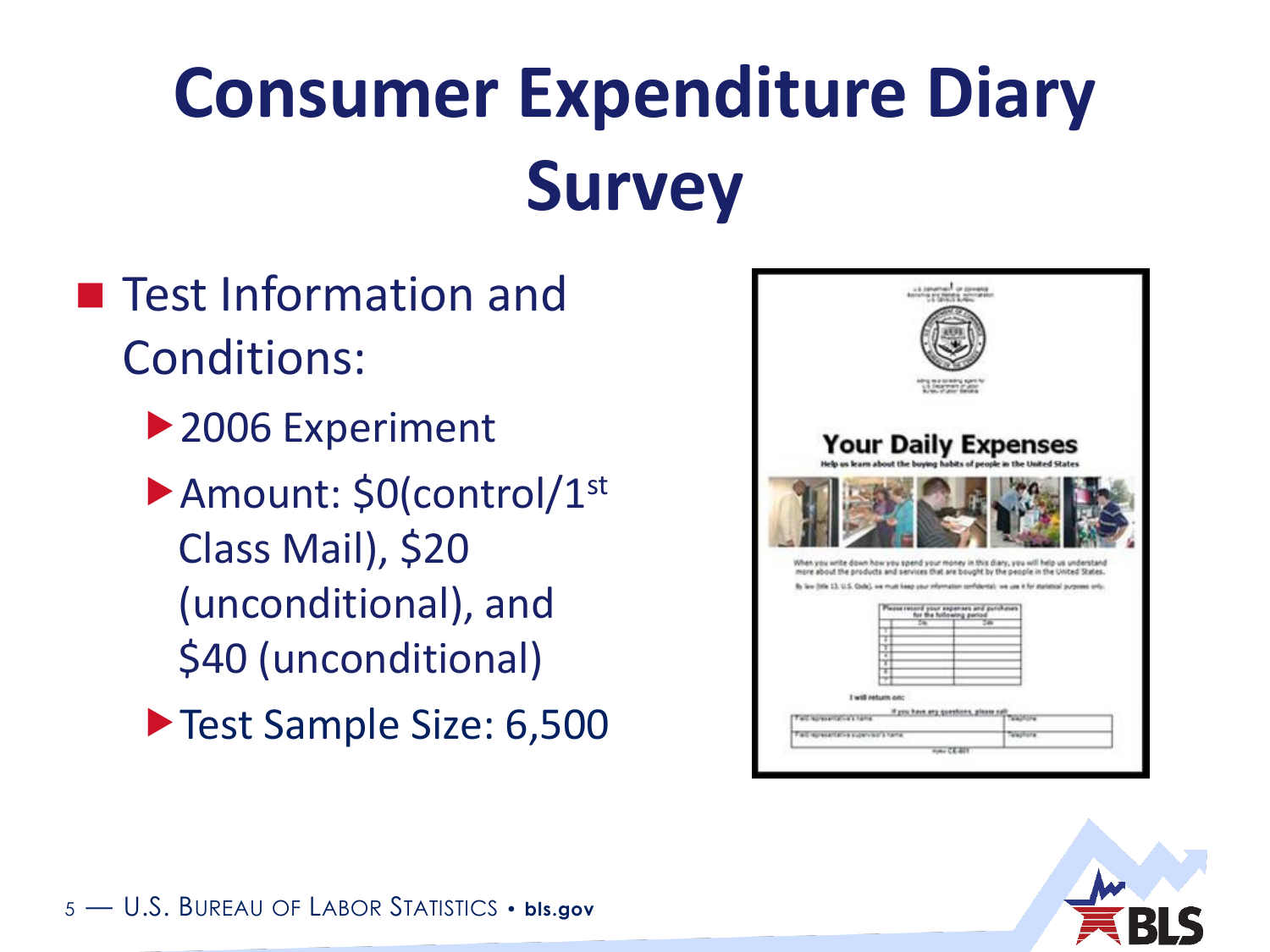# **Consumer Expenditure Diary Survey Results**

- **Incentive HHs were more likely to have entries in** their diaries & complete the interview part of the survey in person
- Mean Diary expenditures for the incentive groups were about \$60 more than the control group, although only about \$30 of the increase was for expenditures that may not be potentially biased by the incentive

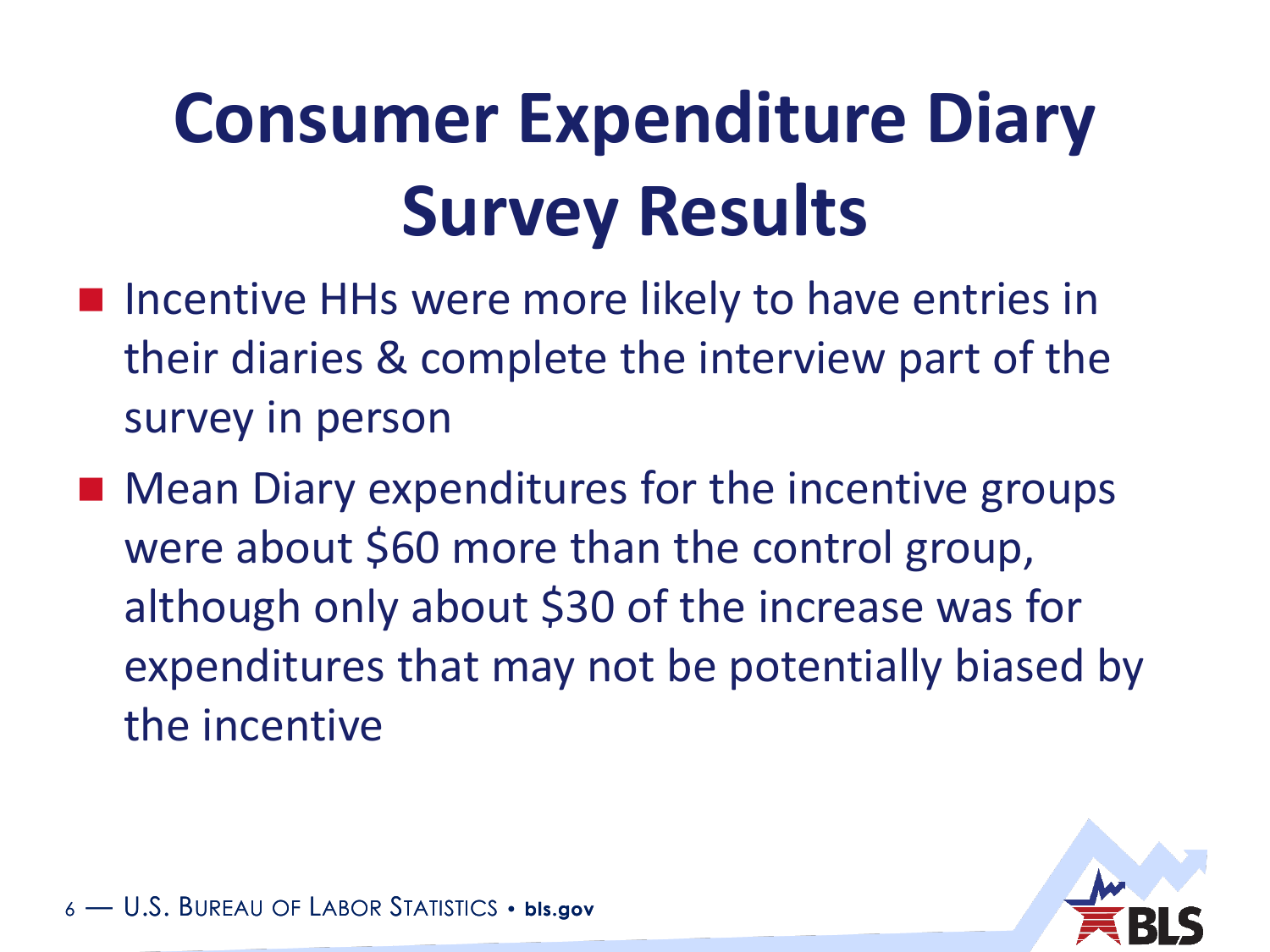# **Motivation for the 2016 CEQ Incentives Test**

 Test and assess alternative incentive structures and amounts as part of the Gemini Survey Redesign Initiative

#### Research Questions:

- Do token incentives affect response rates?
- $\triangleright$  Are conditional incentives, distributed prior to the fielding of a survey, effective tools of reciprocity?
- $\blacktriangleright$  Is a conditional incentive for record use effective in significantly increasing use of records and improving data quality?
- ▶ What is the cost effectiveness of using incentives to gain cooperation, reduce contact attempts, and encourage engagement?

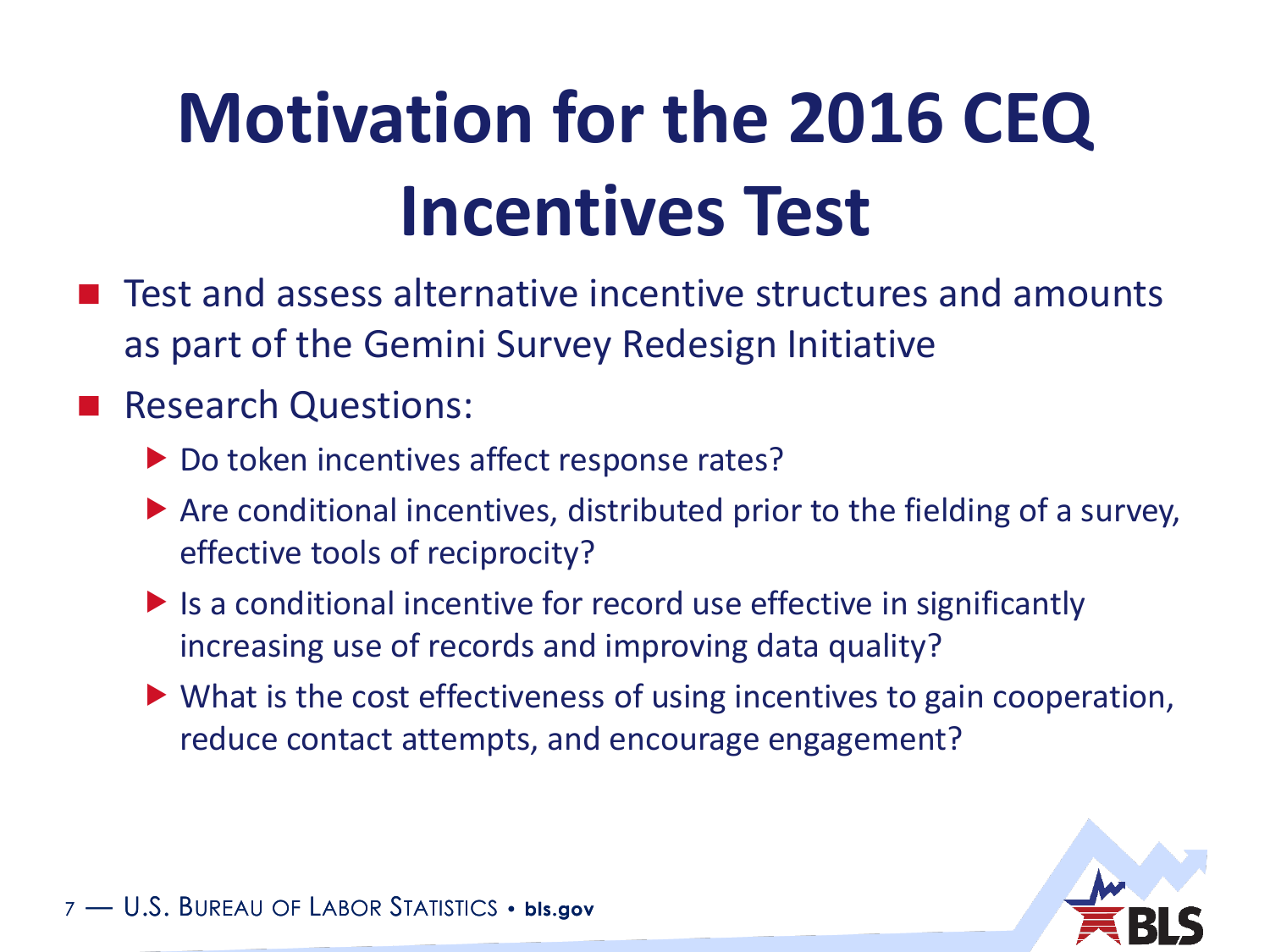## **Additional Motivations for the 2016 CEQ Incentives Test**

- Falling response rates: early 1990's, mid-80% range, mid-2000's, mid-70% range, and mid-2010's, mid 60% range
- Incentives effective in raising response rates
- Singer et al. (1999) meta-analysis of interviewer mediated surveys:
	- $\blacktriangleright$  Incentives still effective with interviewer involvement
	- ▶ The higher the initial response rate, the smaller the difference between no-incentive and incentive
	- Effects relatively modest after controlling for other variables

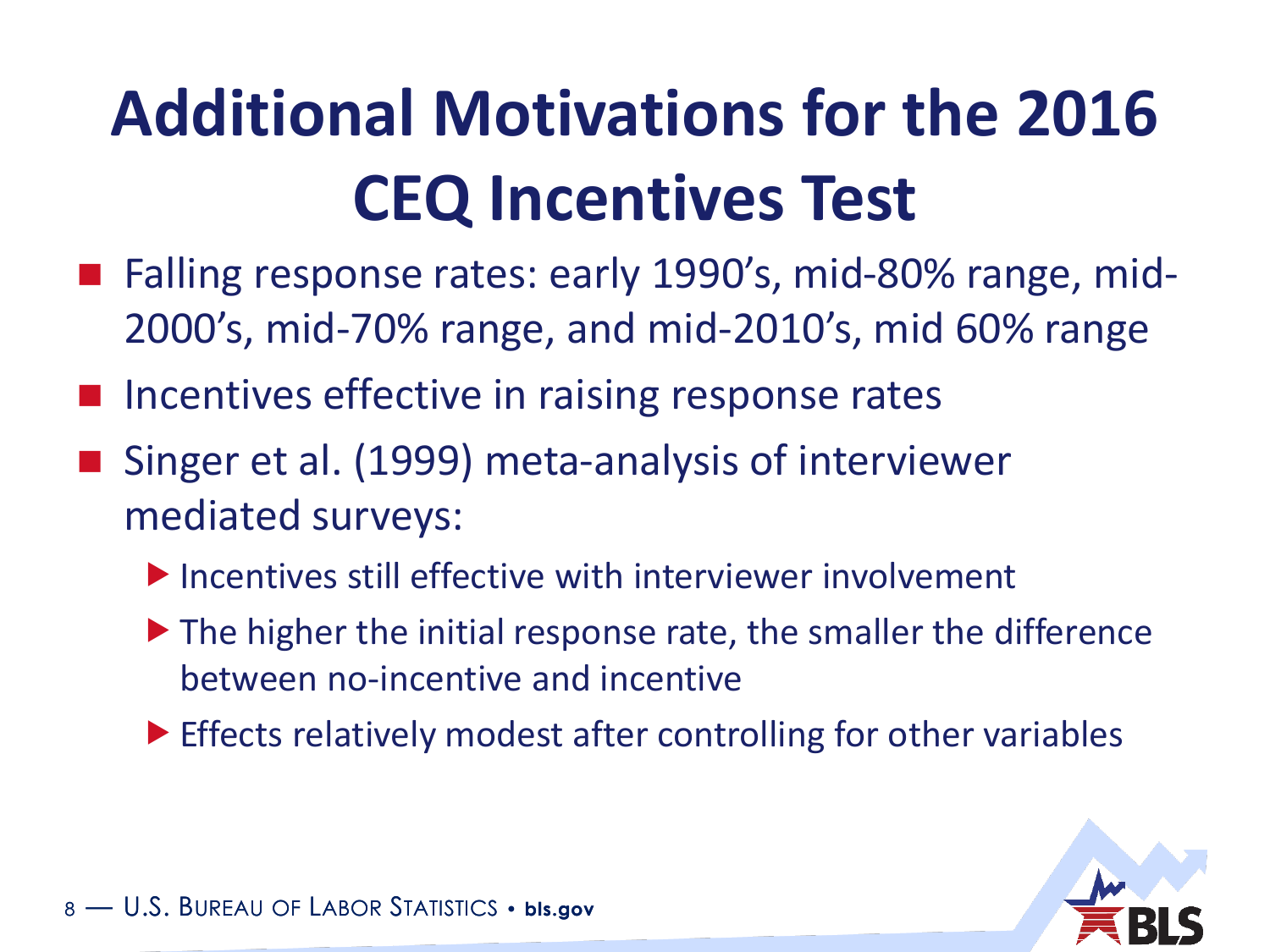#### **2016 CEQ Incentives Test - Overview**

- Project objectives include developing a plan for operationalizing & implementing incentives, researching & recommending incentive amounts, proposing incentive distribution procedures including procedures to capture respondents that generally do not respond to classic incentives & analyze test data to make a recommendation regarding incentive implementation
- Test Information and Conditions:
	- ▶ July 2016 March 2017 Experiment
	- ▶ Wave 1 Cases
	- ▶ Test Sample Size: 4,050 total (1,350 per treatment group)
	- Conditional and unconditional incentives

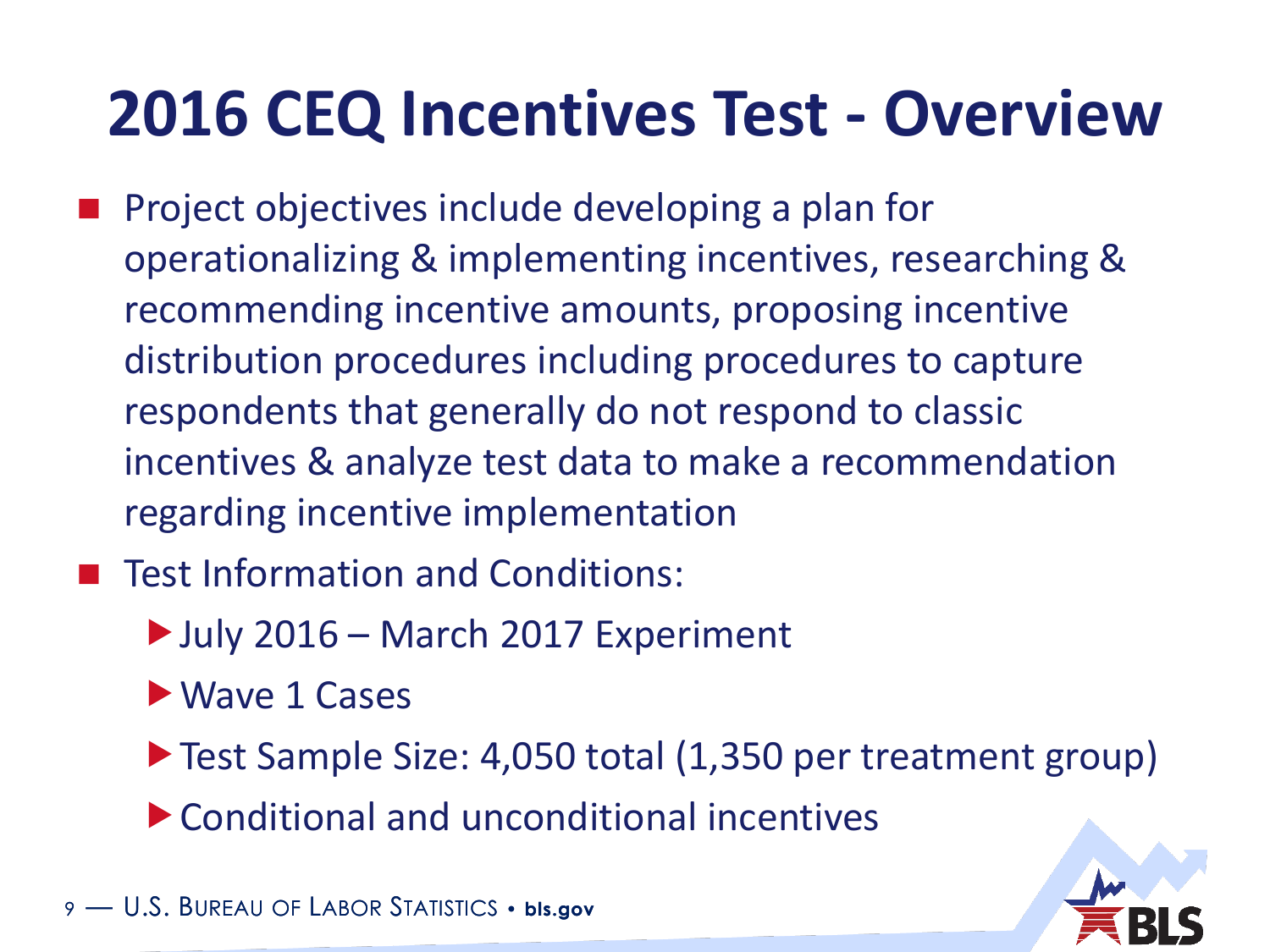# **2016 CEQ Incentives Test – Treatment Groups 1 - 3**

- Treatment Group 1 Information and Conditions :
	- ▶ Amount: \$40 (conditional) and \$20 records use (conditional)
- **Theatment Group 2 Information and Conditions:** 
	- Amount: \$5 token (unconditional), \$40 (conditional), and \$20 records use (conditional)
- **Theatment Group 3 Information and Conditions:** 
	- Amount: \$5 token (unconditional) and \$40 (conditional)

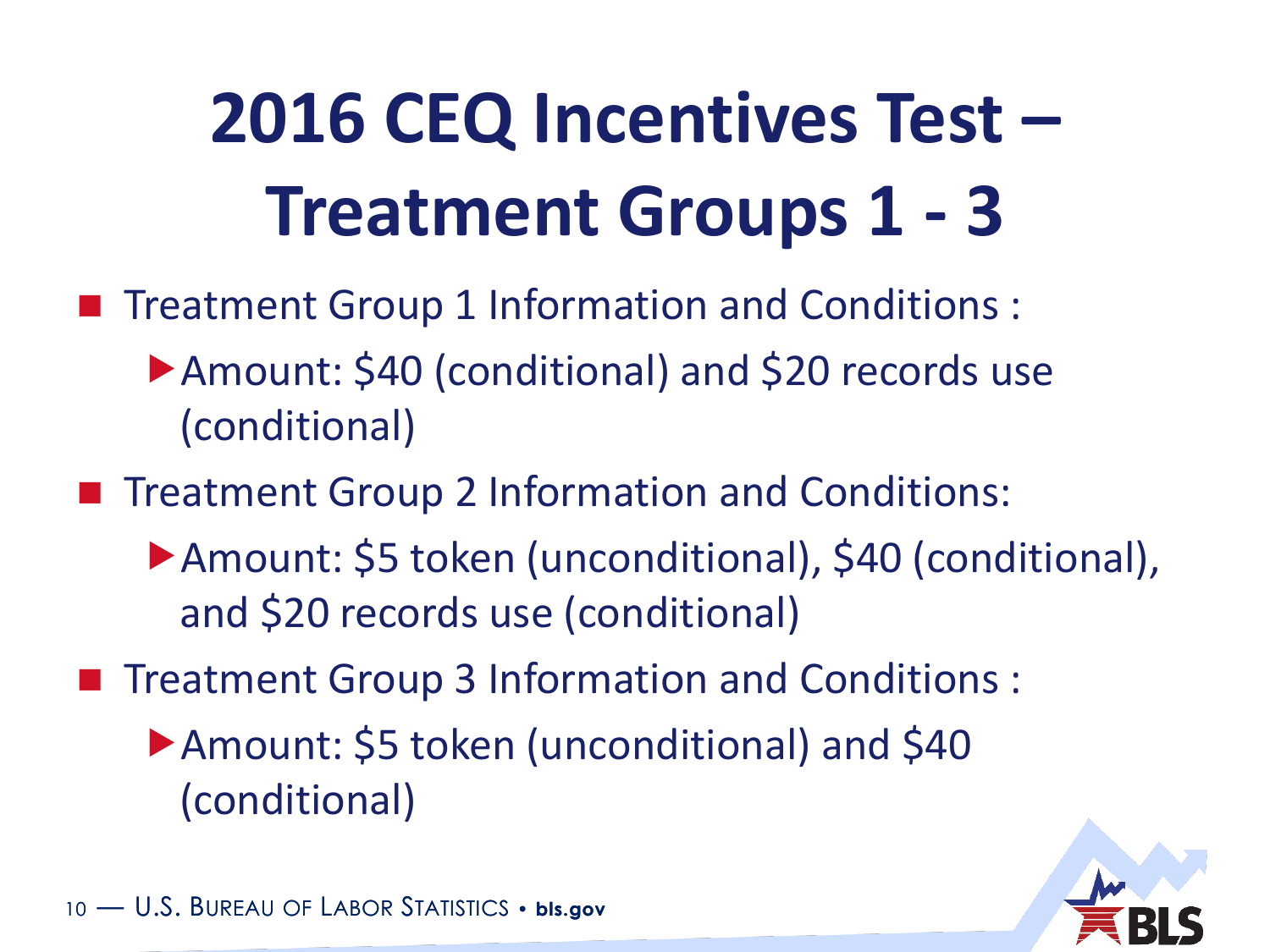# **2016 CEQ Incentives Test – Challenges**

#### Debit Cards

- Distribution/Handling
- ▶ "Deactivated" Cards
- **Denominations**
- Charitable Contributions
- "One size fits all" incentives
- Nonmonetary Incentives
	- ▶ Respondent Experience Package
- Satisficing/Data Quality
- Nonresponse Bias



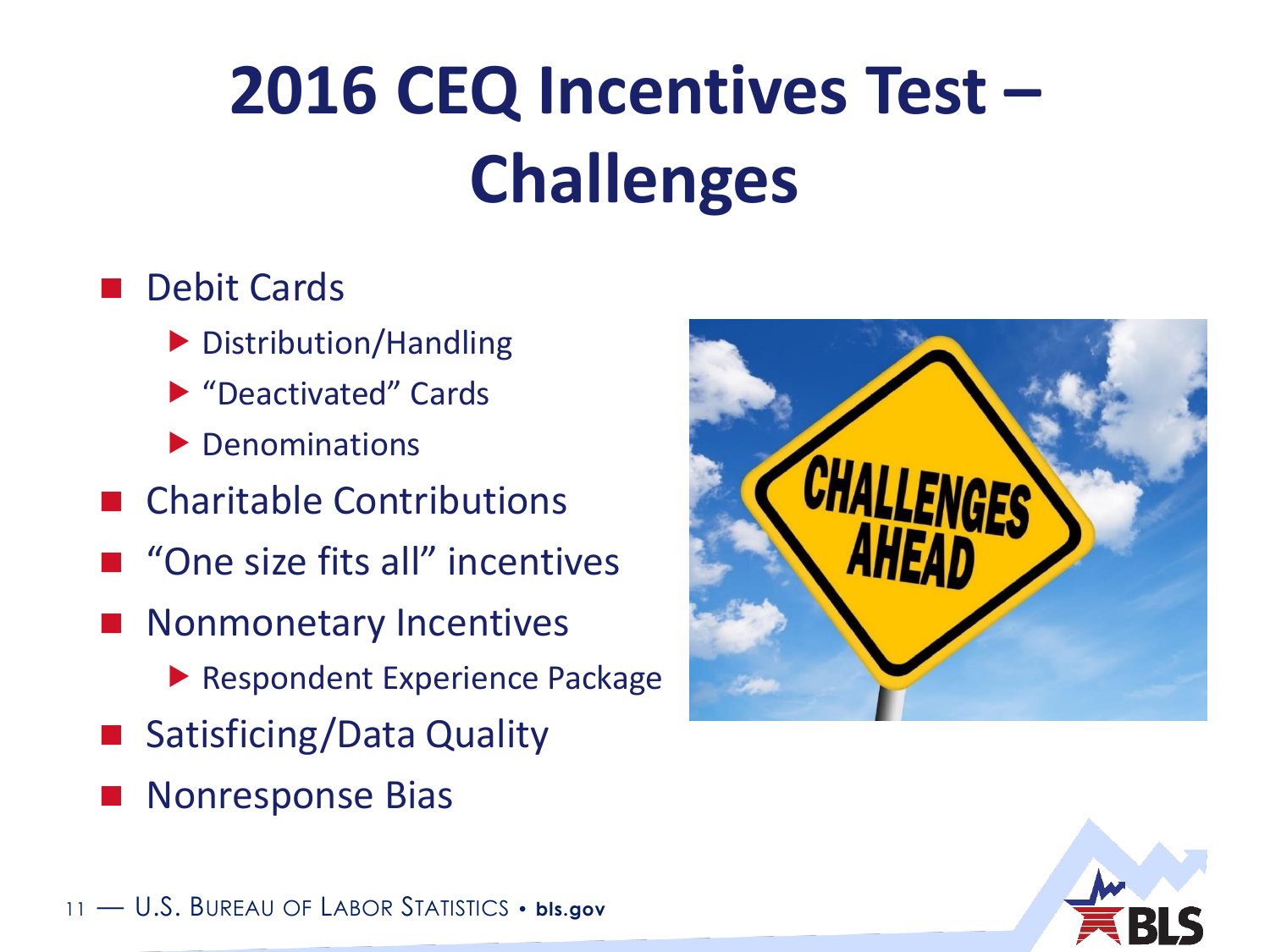#### **Incentives: "To Infinity and Beyond"**

- What part will incentives play in the Large Scale Feasibility Test and Gemini Redesign Project?
- Do the cost-benefit trade-offs warrant including incentives in production at an earlier date?
- Are debit cards the most cost effective and impactful delivery method for distributing incentives?
- Conditional or unconditional incentives?
- How much money is too much money?

12 — U.S. BUREAU OF LABOR STATISTICS • **bls.gov**

# $2 \infty$ & $\rightarrow$